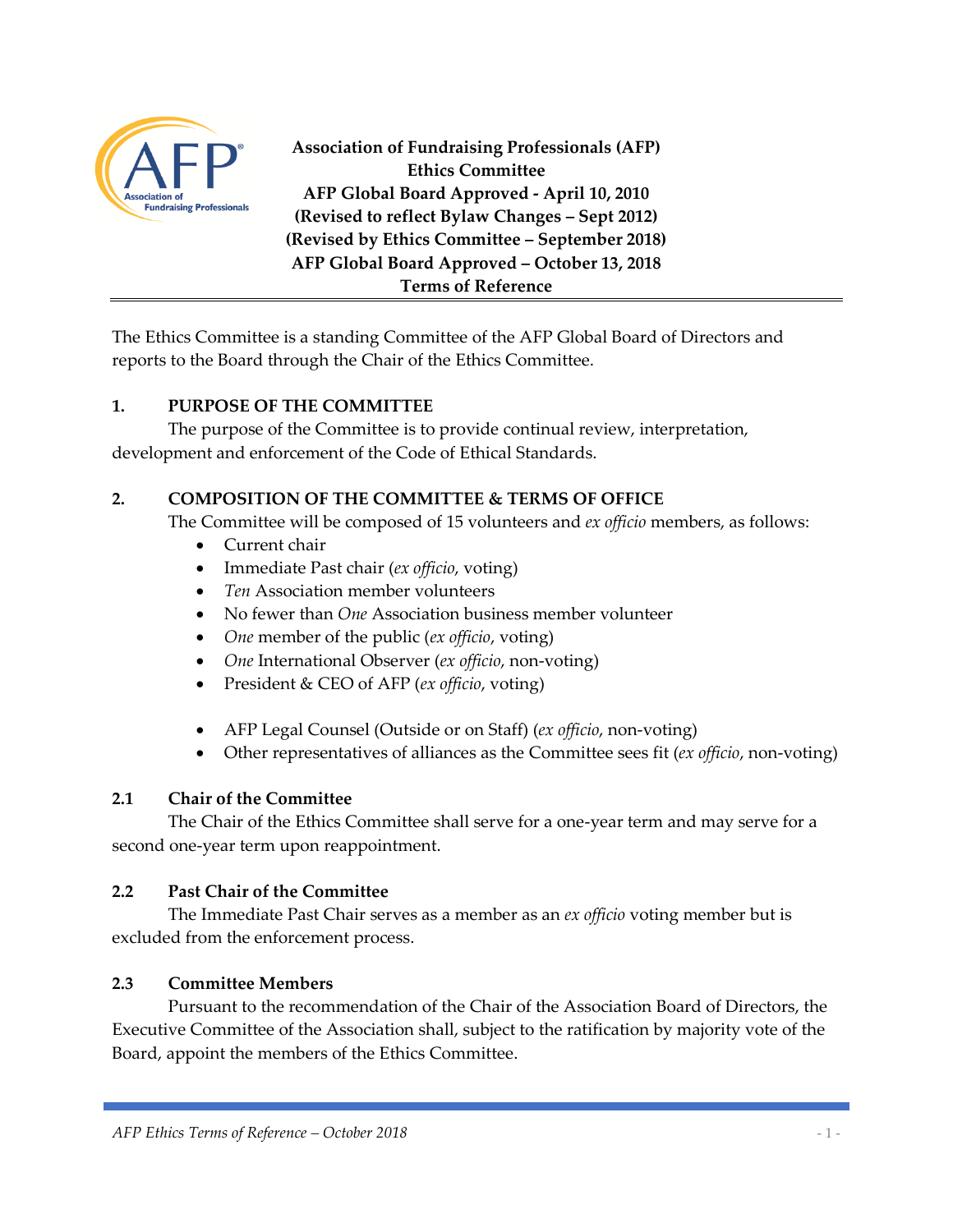Each Association member of the Committee will be a highly respected, professionally experienced AFP member who will, in all circumstances, act under expressed rules of confidentiality.

The member representing the "public" will be a highly regarded individual independent of the staff and governing volunteers of AFP. Such an individual will be involved in the philanthropic process, and may be a professional, volunteer, researcher, academic, grantor or donor. The public member is a full, voting member of the Ethics Committee, and plays a role in all aspects of the Committee's work, including the enforcement process.

Committee Members will be eligible to serve two four-year terms, with a third term being subject to approval of the Executive Committee and Board approval.

From time to time, past chairs of the Ethics Committee*,* task force members, Association members or others with relevant expertise may be consulted for their expertise on particular matters and invited to attend in person or conference call meetings, at the request of the Chair and President & CEO.

#### **2.4 Nominations Sub-Committee**

The Ethics Committee has a nominations sub-committee which reviews prospective committee members to be recommended to the Board of Directors of the Association.

The nominations sub-committee screens candidates against the competency profile for members, among other factors. The chair of the nominations sub-committee will review express expectations of Committee members with potential candidates. The competency profile and member expectations will be reviewed by the Ethics Committee from time to time, as appropriate.

### **2.5 Quorum**

At each meeting of the Committee, the lesser of 5 members or 1/3 of the members of the committee, shall be present to constitute a quorum for the transaction of business.

# **3. ORIENTATION & TRAINING OF COMMITTEE MEMBERS**

### **3.1 AFP Ethics Committee New Member Orientation**

Given the critical role of the Committee to the issue of public trust, understanding the role of the Ethics Committee, and the reputation of AFP and its members, an orientation will occur for all new members prior to their first meeting.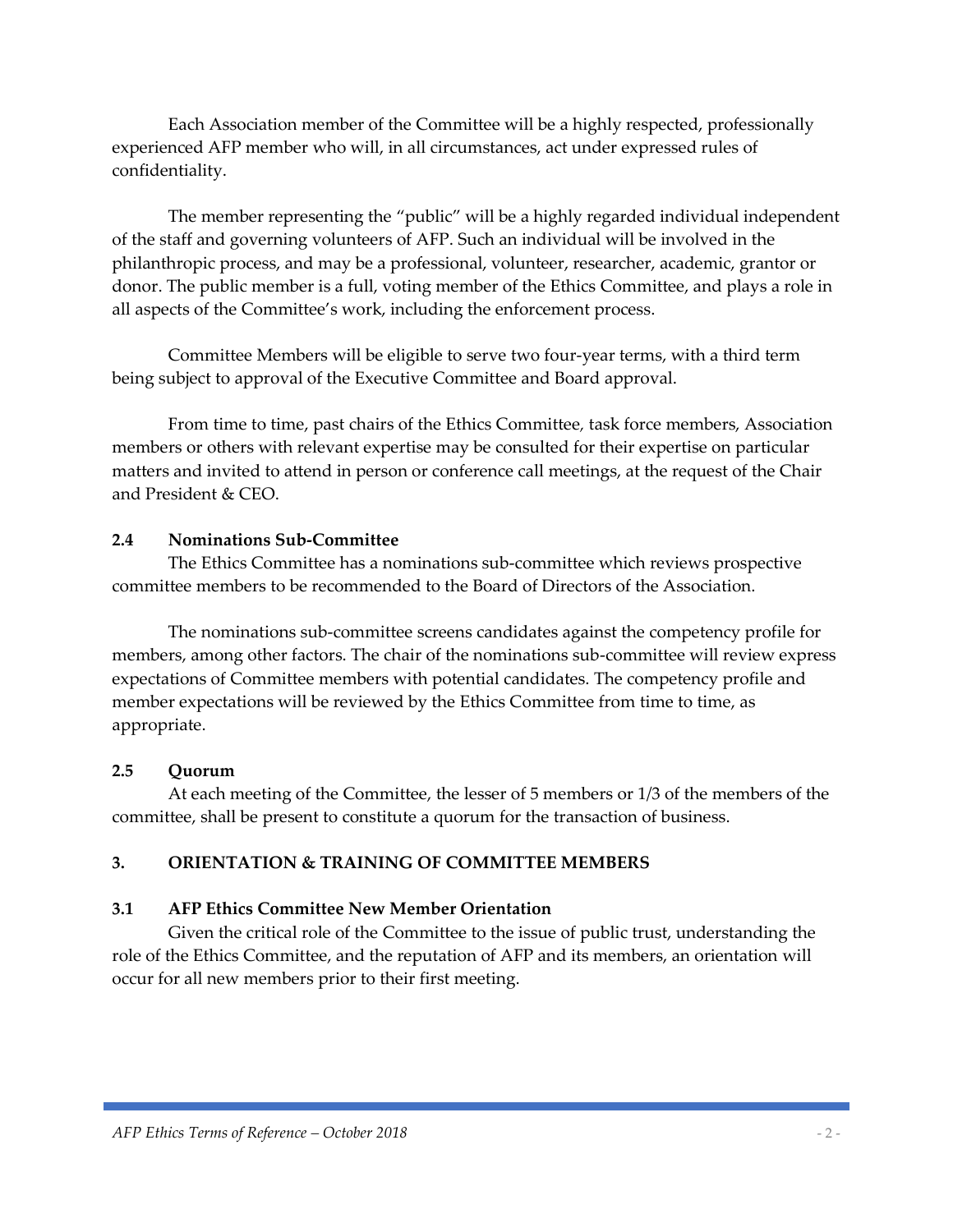#### **3.2 Ethics Member's Legal Liability**

Ethics Committee members should be aware that, through its *Code of Ethical Standards,*  AFP seeks to promote responsible, professional and ethical behavior and practices by its members and others who agree to be bound by the AFP Code. AFP holds its members accountable to these standards and is intolerant of behavior or practices which threaten the integrity and reputation of the fundraising profession specifically, and the philanthropic sector generally.

The AFP Code and Standards do not have the force of law but represent a private contract between the Association and its members individually. An allegation of a breach of this agreement to adhere to the Code and Standards may result in the initiation of enforcement proceedings against a member. Such proceedings may lead to strong disagreements with a member who is the subject of an enforcement proceeding.

Any such disagreement could lead to the filing of civil proceedings in a court of law by a member who objects to the enforcement proceedings or to the decision rendered pursuant to the enforcement procedures. Several theories could conceivably be asserted in such an action which could be brought not only against the Association but also against individual members of the Committee. While, to our knowledge, the filing of a complaint by a member in a civil court has not occurred in the past, such a course of action has been threatened.

If such an eventuality occurred, it is expected that AFP liability insurance could help to protect Committee members from personal liability based upon their participation in Ethics Committee activities. However, such protection from personal liability cannot be guaranteed.

AFP carries a Directors and Officers liability policy covering "any person who has been, now is, or shall become a duly elected director or trustee, a duly elected or appointed officer, an employee, or Committee member…and any other persons acting on behalf of the Association or at the direction of an officer or board of directors of the Association." These insured persons are protected against "any error, misstatement or misleading statement, act or omission, or neglect or breach of duty committed, attempted or allegedly committed or attempted…in the discharge of his duties to the Association, or any matter claimed against him solely by reason of his serving in such capacity." This policy may be modified from time to time at the sole discretion of AFP.

Current or prospective Committee members with concerns about legal liabilities which may attend service on the AFP Ethics Committee may contact AFP counsel, but are encouraged to discuss the matter with their own qualified independent advisors.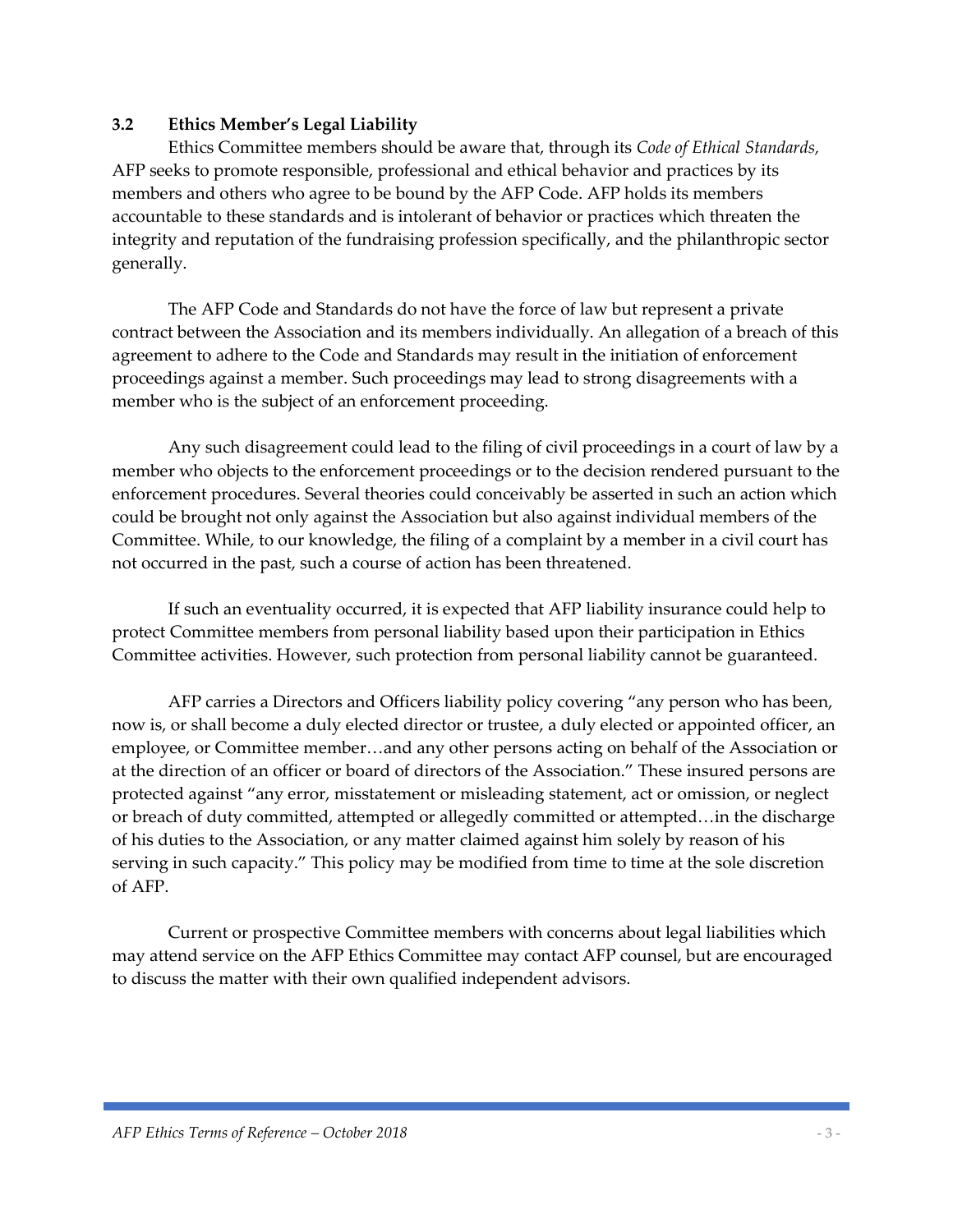# **4. MANDATE & ACCOUNTABILITY OF THE COMMITTEE**

### **4.1 Code of Ethical Standards ("Code")**

The Board of Directors of the Association approves any changes to the Code. The Ethics Committee may recommend changes of the Code to the Association Board.

The Ethics Committee proposes subjects for position papers to facilitate the understanding of significant ethical issues. Through task forces, the Ethics Committee addresses issues of specific concern. Information gathered assists the Committee in its deliberations.

# **4.2 Ethics Advice**

Confidential non-legal advice is provided to AFP members and to third parties by the Director of Board Governance & Ethics, President & CEO of AFP, and/or Legal Counsel.

Committee members are consulted by the Director of Ethics, President & CEO and/or Legal Counsel and, from time to time upon the request of the President, may respond directly to confidential inquiries. Committee members provide consultation and counseling for ethical inquiries arising out of their duties in implementing the enforcement procedures.

### **4.3 Ethics Education & Promotion**

The Ethics Committee is involved with and approves all the training materials regarding ethics, such as the ethics components including in the CFRE Review Course, First Course, ACFRE materials, AFP Website, AFP Webinars, Hemispheric Congress, blogs, AFP International Conference and AFP Online Ethics Inventory Tool.

The Ethics Committee develops and revises, based upon member feedback, *Guidelines to the Standards*, and provides clarification and guidance in their application.

Chapters are encouraged to adopt a proactive educational role in local communities and to appoint Ethics Education Committees. The Ethics Committee reviews and amends educational materials like the *Education Leadership Guide for the AFP Code of Ethical Standards –* a working kit provided to chapter to assist them in providing training on ethical decision-making. It is not the chapters' function to screen adjudicate, review or advise in specific situations.

The Ethics Committee designs interactive workshops on the ethical decision-making process that are held annually during the International Conference.

Members of the Ethics Committee are expected to teach and write and provide articles of ethics for AFP publications such as *Advancing Philanthropy.*

AFP will provide all materials and conduct the relevant proceedings in English. On a case by case basis, AFP will consider providing translation services upon request.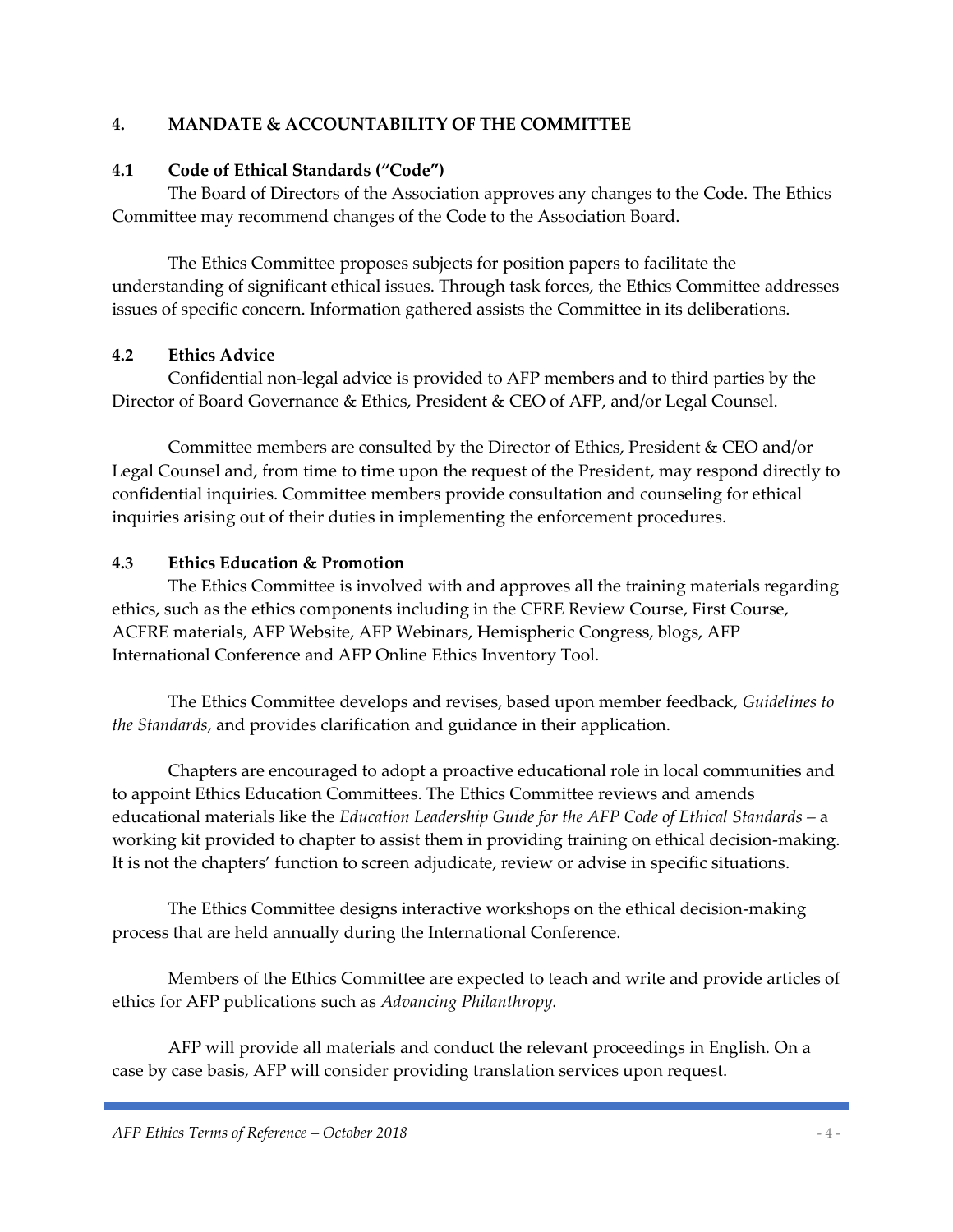#### **4.4 Enforcement & Appeal Procedures**

The Board of Directors of the Association approves the enforcement and appeal procedures for the Code. The Ethics Committee is the only AFP entity with the authority to enforce the Code.

The Ethics Committee implements the enforcement procedures to ensure member compliance. The enforcement procedures include investigating ethics queries and complaints (or initiating complaints, in its own right<sup>1</sup>), counseling, holding hearings, adjudicating, and imposing sanctions.

AFP will provide all materials and conduct the relevant proceedings in English. On a case-by-case basis, AFP will consider providing translation services upon request.

Committee members will maintain strict confidentiality throughout enforcement procedures process. In particular, the complainant's identity is to remain strictly confidential and not revealed to the respondent unless the hearing process, if one occurs, is commenced under the enforcement procedures. Under exceptional circumstances, the Ethics Committee reserves the right in its sole discretion to keep the complainant's identity confidential throughout the entire process, including the hearing process (if one is commenced), upon a clear showing of risk to the complainant if the complainant's identity were revealed to the member against whom the complaint was filed. Examples of a "clear showing of risk" include, but are not limited to, risk of physical harm through retaliation or risk of loss of employment (e.g., a case where the respondent is the complainant's employer or direct supervisor).

Any member of the Ethics Committee may be appointed by the Committee to serve as judge advocate pro tem (JAPT) to conduct a formal investigation. If the matter proceeds to a hearing, a tribunal ranging from one to nine Committee members is constituted.

Sanctions include a reprimand, letter of censure or prohibition of office, suspension or expulsion and withdrawal of AFP credentials.

AFP Respondents have the right to appeal the decision of the Ethics Committee to the Executive Committee of the Board of Directors of the Association.

To ensure consistency and even-handedness in interpreting the Code and its enforcement procedures, the Ethics Committee maintains a compendium of Ethics Committee decisions and precedents.

l

 $1$  The Ethics Committee itself may lodge a complaint. Circumstances where such a situation may arise include, but are not limited to, a case where the Ethics Committee receives clear evidence of Code violations but the conveyor of that evidence refuses to act as the complainant (e.g., out of fear of retaliation) or a case where the Ethics Committee receives notice that a member has been prosecuted and sentenced for a criminal act but no complainant comes forward to lodge a formal complaint against that member.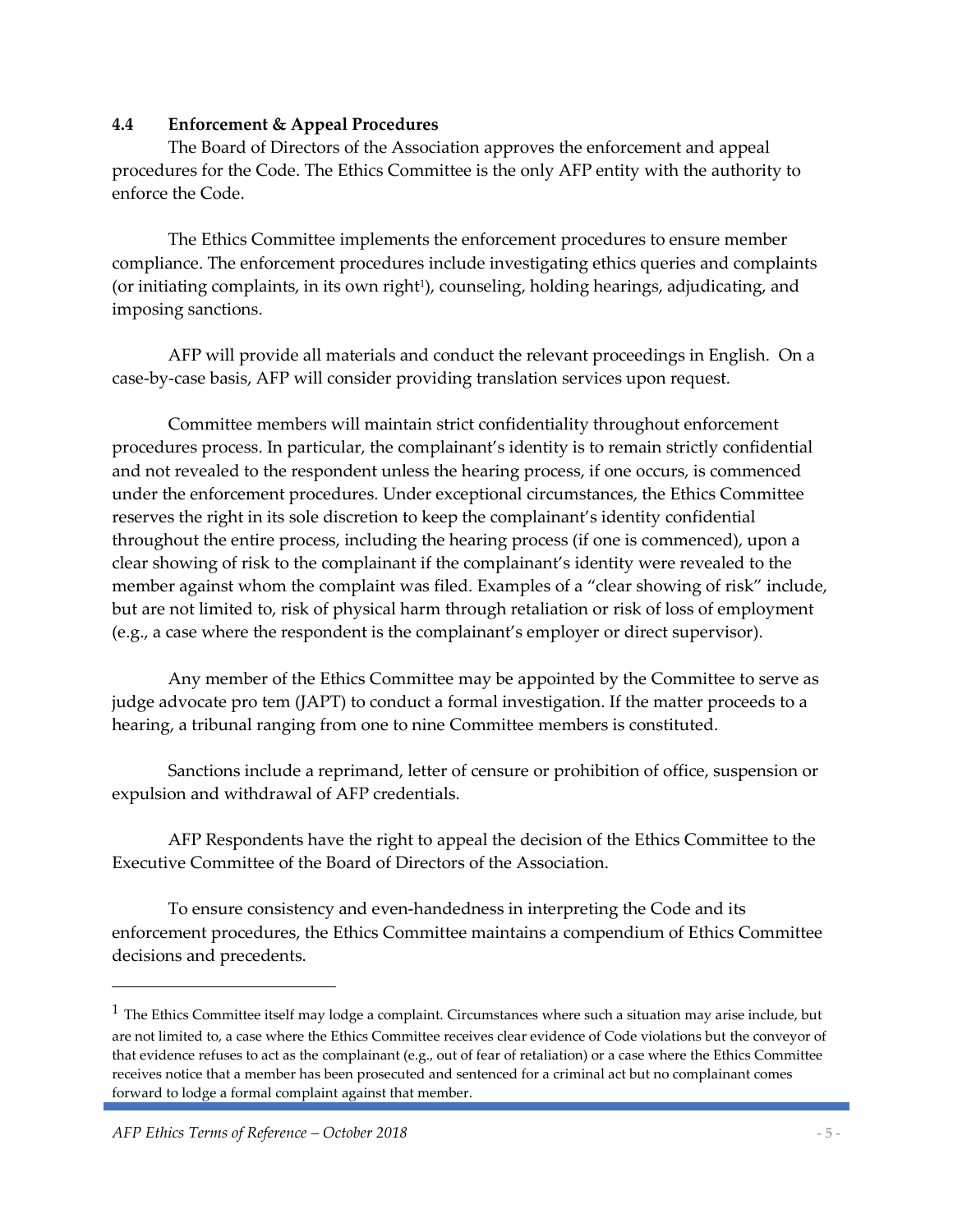To ensure consistency and even-handedness in interpreting the Code and its enforcement procedures, the Ethics Committee maintains a compendium of Ethics Committee decisions and precedents.

#### **5. Reimbursable Expenses**

#### **5.1 Travel**

Travel expenses are reimbursed for Committee members and, from time to time, travel expenses for past chairs are reimbursed when the chairs are requested to attend a meeting to provide specific expertise.

# **AFP Ethics Committee Competency Profile & Expectations for Volunteer Committee Members**

#### *Purpose:*

This document is to be used by the chair of the Nominations Sub-Committee to identify potential Committee members for recommendation to the AFP Executive Committee, and to ensure expectations of members are clear and transparent. It is also a guide for the President & CEO with respect to the qualities and expectations of ex officio members.

#### **A. Goals of Committee**

Based on the mandate of the Ethics Committee, specific knowledge and skills are required to meet the following goals:

- a) assist in the development and delivery of ethics training programs to identify, communicate and reinforce ethical decisions;
- b) develop, monitor and recommend updates and amendments to Code;
- c) encourage leadership and ethical decision-making;
- d) provide ethics advice and consultation;
- e) protect public trust by education the community and donors about AFP standards;
- f) investigate and initiate inquiries;
- g) assist in remediation;
- h) adjudicate, make rulings and impose sanctions for breaches of Code.

#### **B. Specific Competencies of Members**

#### **1) Knowledge**

- Subject matter information needed to carry out work (e.g. ethics theory; language; ethical decision-making models;
- Understand the public's expectations on ethical behaviour, especially as they apply to fundraising and volunteerism;
- Understand major ethics cases and trends that relate to fundraising;